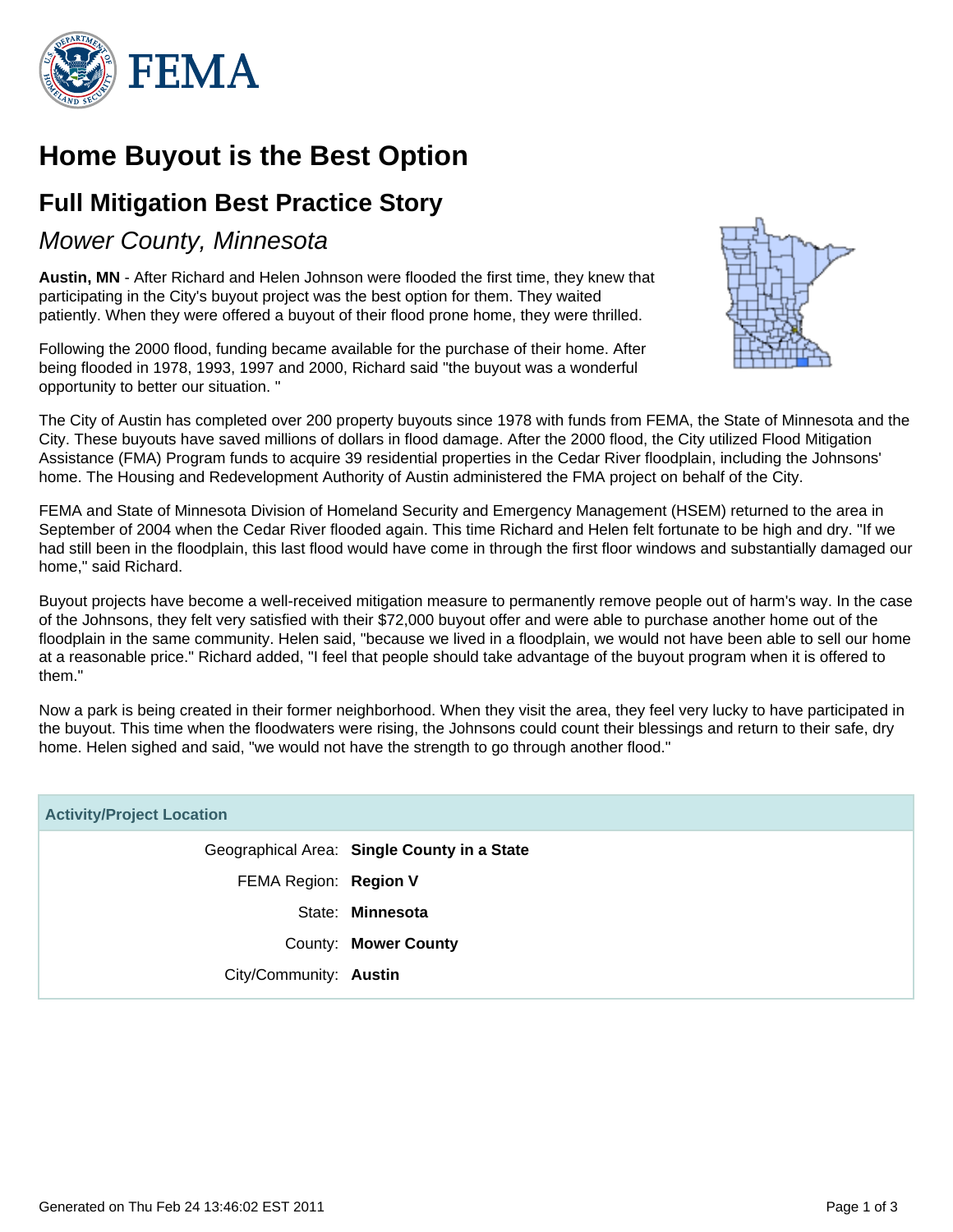| <b>Key Activity/Project Information</b> |                                                   |  |
|-----------------------------------------|---------------------------------------------------|--|
|                                         | Sector: Public                                    |  |
| Hazard Type: Flooding                   |                                                   |  |
|                                         | Activity/Project Type: Acquisition/Buyouts        |  |
| Structure Type: Wood Frame              |                                                   |  |
| Activity/Project Start Date: 07/2000    |                                                   |  |
| Activity/Project End Date: Ongoing      |                                                   |  |
|                                         | Funding Source: Flood Mitigation Assistance (FMA) |  |
|                                         | Funding Recipient: Property Owner - Residential   |  |

| <b>Activity/Project Economic Analysis</b> |                            |
|-------------------------------------------|----------------------------|
|                                           | Cost: \$72,000.00 (Actual) |
| Non FEMA Cost:                            |                            |

#### **Activity/Project Disaster Information**

| Mitigation Resulted From Federal<br>Disaster? Yes |                                                             |
|---------------------------------------------------|-------------------------------------------------------------|
| Federal Disaster #: 1333, 06/27/2000              |                                                             |
| Value Tested By Disaster? Yes                     |                                                             |
|                                                   | Tested By Federal Disaster #: No Federal Disaster specified |
| Year First Tested: 2004                           |                                                             |
| Repetitive Loss Property? Yes                     |                                                             |
|                                                   |                                                             |

# **Reference URLs** Reference URL 1: **http://www.floodsmart.gov** Reference URL 2: **http://www.co.mower.mn.us/Flood%20Info.htm**

#### **Main Points**

- Home was repetitively flooded; 1978, 1993, 1997, and 2000.
- The City of Austin has completed over 200 home buyouts since 1978.
- Flood Mitigation Assistance Program funds helped the Johnson family move out of the floodplain into a new home in the community. •
- A new park has been created at the site of their previous home.